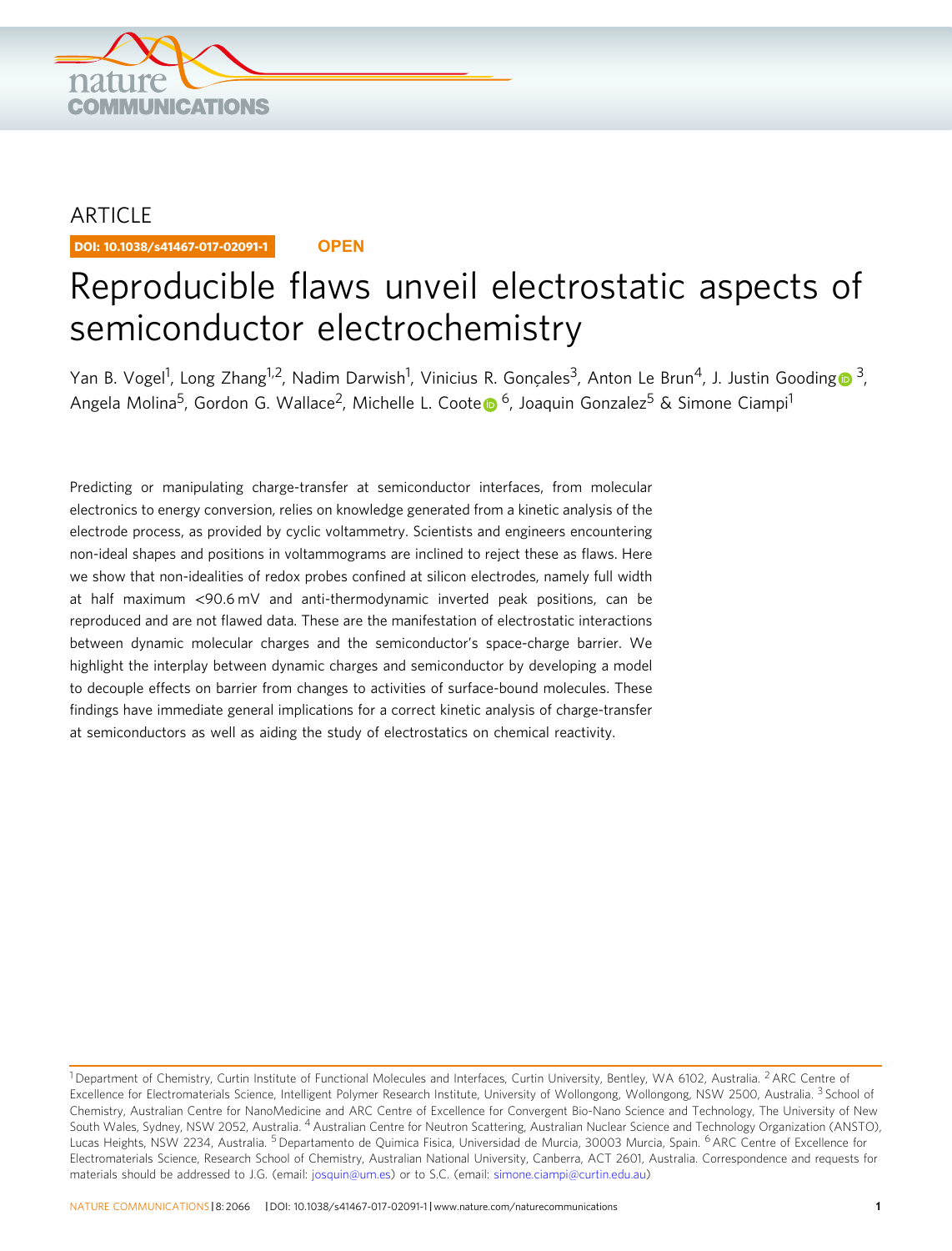<span id="page-1-0"></span>n 1876 Ferdinand Braun presented to a Natural Society meeting the first deviations from Ohm's law he had observed in crystals of galena, a natural form of lead sulfide. In the following century his discovery revolutionized n 1876 Ferdinand Braun presented to a Natural Society meeting the first deviations from Ohm's law he had observed in crystals of galena, a natural form of lead sulfide. In the From galena to silicon, materials that can turn from conductors to insulators are at the basis of all our digitized technology<sup>1</sup>. Understanding the full spectrum of factors at play, when charges are transferred across a semiconductor interface is crucial; it underpins the design of devices whose function span from con-verting light into electricity, to sensing their environment<sup>[2](#page-7-0)</sup>, culminating in the very recent report of single-molecule rectifiers on  $Si(111)<sup>3</sup>$  $Si(111)<sup>3</sup>$  $Si(111)<sup>3</sup>$ . Chemically modified electrodes are therefore a very important laboratory model system $4$ , however, a search of the literature will indicate that in contrast to metallic electrodes the kinetic parameters for electron transfer at semiconductors are difficult to reproduce from laboratory to laboratory<sup>[5,](#page-7-0) [6](#page-7-0)</sup>. Widely accepted approaches that are used to gain insights on electrode kinetics have clearly failed to reproduce the complex energetic landscape that determines the redox behavior observed. By highlighting the participation of dynamic electrostatic factors on charge-transfer, we are implicitly demonstrating that the electrostatic landscape of a silicon/molecular layer/electrolyte interface should either be accounted for or eliminated when the focus is on extracting kinetic data at semiconductor or photoconductor electrodes. This knowledge also opens up a semiconductor-based platform to aid the study of electrostatics on chemical reactivity<sup>7–11</sup>, and molecular electronics<sup>3, [12](#page-7-0), 13</sup>.

Here, we study how electrostatic interactions manifest on surface-confined redox molecules and how to gauge these interactions by a general form of electrochemical spectroscopy<sup>14</sup>, i.e., cyclic voltammetry. The electrostatic landscape of silicon is particularly rich and the poor Debye screening of the material results in a fraction of the applied bias appearing inside the semiconductor phase itself. This opens up the possibility of interplay between this charged penetration zone within the semiconductor (hereafter referred to as the space-charge region) and a charged layer of surface dipoles<sup>[15](#page-7-0)</sup>. Opposite to the more common situation of a metal-semiconductor contact<sup>16</sup>, in this report the excess charge is not localized at step edges or defect sites, but in a redox monolayer outside the semiconductor phase. We have built a phenomenological model to account for electrostatic effects on surface molecules in the presence of faradaic currents at semiconductor/electrolyte systems. This model merges a modified Frumkin isotherm that accounts for both the electrostatic interactions sensed by a molecular layer confined on the electrode surface $^{17, 18}$  $^{17, 18}$  $^{17, 18}$  $^{17, 18}$  $^{17, 18}$  as well as for the current–potential relationship of the underlying semiconductor photodiode<sup>[19](#page-7-0)</sup> under realistic finite kinetics (Butler–Volmer). Hence, the value of this study is to justify the experimental evidences for electroactive monolayers at Si(111) and to present a general framework to conceptualize charging and current dynamics of semiconductor electrodes. We remark however that the model cannot be directly connected with field values; precise field numbers (V nm<sup>−</sup>1) experienced by surface molecules cannot yet be generated until additional assumptions are validated independently $20$ .

#### Results

Reproducible electrochemical flaws of a surface model system. Native silicon always carries a dipole layer of charges on its silica surface and these charges are reflected by a space-charge potential barrier. This barrier, which is electrostatic in nature, is however a very sensitive function of surface conditions, and in actual practice it has no unique reproducible value for a given system $2<sup>1</sup>$ . Hence, the first step we took was to limit the possibility of adventitious surface charges by chemically passivating an oxide-



Fig. 1 The surface model system. Light-assisted hydrosilylation of 1,8nonadiyne 1 is used to chemically passivate a Si–H electrode and generate an acetylene-terminated monolayer (S-1). Azidomethylferrocene 2 is grafted on the electrode via CuAAC click reactions to yield a redox-active film (S-2)

free silicon electrode by the hydrosilylation of 1,8-nonadiyne (1, Fig.  $1)^{22-25}$  $1)^{22-25}$  $1)^{22-25}$ . The acetylene-terminated surface (S-1) was then modified by the covalent attachment of a reversible redox species, azidomethylferrocene  $(2)^{26}$  $(2)^{26}$  $(2)^{26}$ , with the goal of (i) having control on the surface density of positively charged ferricenium tethers (S-2 samples) and (ii) analyzing their electrochemical traces to decouple electrostatic effects due to molecule—molecule inter- $actions<sup>27</sup>$  $actions<sup>27</sup>$  $actions<sup>27</sup>$  from molecule—space-charge ones. Figure [2a](#page-2-0) shows representative cyclic voltammograms obtained for the ferrocenefunctionalized Si(111) electrodes (S-2 on n-type, 7-13  $\Omega$  cm, hereafter lowly doped in short hand). The voltammetry was performed under light as the semiconductor electrode is operating in depletion and thereby it requires illumination to carry a  $current<sup>28</sup>$  $current<sup>28</sup>$  $current<sup>28</sup>$  (see Supplementary Fig. 1). This is the conceptual equivalent of the reverse bias in a solid junction, where the current is mainly carried by holes flowing under the barrier (Fig. [2b](#page-2-0)). The ferrocene-confined probes exhibit broad voltammetry waves (black symbols in Fig. [2](#page-2-0)a), with the observed full width at half maximum (fwhm hereafter) being on average  $142 \pm 6$  mV.

The ideal fwhm from the Langmuir isotherm of a nernstian process is 90.6 mV (model 1, Supplementary Note 1), and theoretical models exist to relate the non-ideal behavior of a voltammetric peak to the balance between attractive and repulsive interactions experienced by a strongly-adsorbed molecule<sup>27</sup>. The increase over the ideal fwhm's is often observed in the literature<sup>[29](#page-8-0)</sup> and can be attributed to a predominance of repulsive interactions between the electroactive species. The apparent kinetics is fast  $(k<sub>et</sub> = 200 s<sup>-1</sup>$ , see Supplementary Fig. 2 and Supplementary Note 1 (finite kinetics limit) for details on the calculations of chargetransfer rates) and a quantitative model that takes into account these interactions can be implemented by assuming a nernstian behavior (i.e., very fast electrode kinetics) and Frumkin isotherm, as reported by Laviron in his seminal works (model 2, Supplementary Note  $2)^{17}$  $2)^{17}$  $2)^{17}$ ,  $18$ . The simulated curves are shown in Fig. [2](#page-2-0)a as a solid black line. Only the Frumkin parameter G was adjusted in the model; changes to G account for an imbalance in the electrostatic push/pull, forcing the voltammetric wave to broaden or narrow when the activities of the reduced and oxidized species do not follow their surface concentrations. A predominance of repulsive forces in S-2 samples leads to negative G values of  $-0.93 \pm 0.10$  in average. This is expected due to the high density of ferrocenes  $(\Gamma = 2.89 \pm 0.24 \times 10^{-10} \text{ mol cm}^{-2})$ , ca. 65% of a full monolayer) and in fact similar observations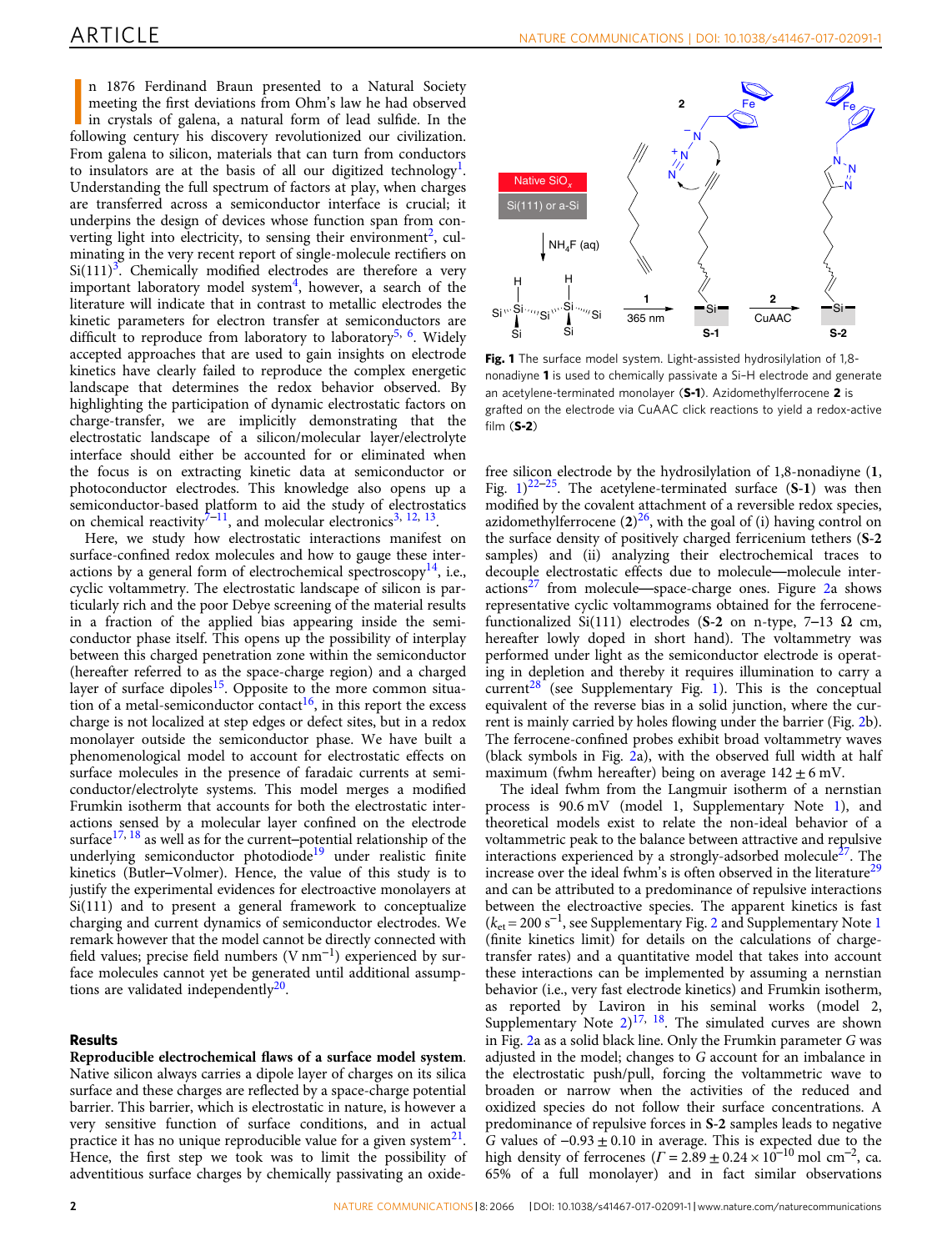<span id="page-2-0"></span>

Fig. 2 Reproducible electrochemical flaws. a Representative backgroundsubtracted voltammograms (100 mV s<sup>−1</sup>, 1.0 M HClO<sub>4</sub>) for **S-2** samples on n-type Si(111). Simulated traces (solid black line) for as-prepared samples (symbols) indicate repulsive forces dominate the electrostatic balance of the monolayer system. Applying a potential step of 0.3 V for 140 s shift the balance in favor of attractive interactions (blue line and symbols). Averaged values from cathodic and anodic peaks of experimental fwhm's and refined Frumkin G values appear as labels in figure. **b** Distortion of the semiconductor side of the barrier for a photoanode due to the presence of an electrochemically induced dipole layer of surface charges. The depiction of the photodiode used for the simulations indicates downward flip of the bands due to the positive ferriceniums units and the changes to the photogenerated anodic current. c Inverted voltammograms for S-2 samples (25 mV s<sup>-1</sup>, n-type).  $E_{p,c}$  is 15 mV higher than  $E_{p,a}$ . The hydrosilylation reaction time (S-1) is 10 min

(i.e., large fwhm's and negative G values) are observed for S-2 samples of a similar coverage prepared on substrates of different conductivity type and level (Supplementary Fig. 3). It is therefore apparent from the broad shape of the voltammograms in Fig. 2a (black traces) that detecting evidence of an electrostatic effect by the space-charge would first require limiting the extent of inplane ferrocene—ferrocene repulsions and/or decreasing the dielectric screening between the space-charge and the ferrocene (Supplementary Note 3). By means of shortening the click reaction time of azide 2 on samples of S-1 to a few seconds, the ferrocene coverage can be lowered to  $5.9 \times 10^{-11}$  mol cm<sup>-2</sup> (ca. 13% of a full monolayer), however, this has no significant impact on the attraction/repulsion balance (Supplementary Fig. 4) and fwhm's remain above the ideal 90.6 mV.

Very surprisingly, the experimental fwhm's drops reproducibly below the ideal value when the monolayer coverage is being lost by deliberately introducing an oxidative damage (Fig. 2a, blue symbols). Applying a large anodic bias to samples of S-2 results in the partial loss of the monolayer, with the density of ferrocenes dropping below  $1.7 \times 10^{-10}$  mol cm<sup>-2</sup> (i.e., ca. 35% of a full monolayer) and fwhm's unexpectedly dropping to 75–55 mV (Fig. 2a, blue traces, and Supplementary Fig. 5). The experimental voltammograms in Fig. 2a are fitted to yield a G value of +0.52 (solid blue line, model 2), which is diagnostic of attractive forces dominating on the surface tethers. Several lines of evidence relate this remarkable increase in Frumkin G to a space-charge effect. Firstly, to the best of our knowledge this has never been observed on a metallic electrode. Secondly, we discarded that these interactions could involve ionized silicon dioxide  $(SiO<sub>2</sub>)$ ; the effect is pH-independent and narrow waves are observed at both pH values of 0.5 and 6.0 (Supplementary Fig. 5). At these values of pH, and neglecting for simplicity fields effects<sup>[30](#page-8-0)</sup>, the chemical equilibrium between ionizable surface groups should lead to either positive  $(SiOH<sub>2</sub><sup>+</sup>)$  or negative  $(SiO<sup>-</sup>)$  surface groups, respectively<sup>31</sup>. Furthermore, a deliberate oxidative damage to samples of S-2 prepared on highly doped electrodes led to no noticeable effects on G (Supplementary Fig. 6) and thereby it is unlikely that, besides the space-charge of a lowly doped substrate, other obvious sources of electrostatic interactions, such as anions from the electrolyte<sup>[27](#page-8-0)</sup>, are contributing toward such a large increase in the self-interaction parameter. AFM images and XPS narrow scans of the Si  $2p$  region in Fig. [3](#page-3-0) show the increase in  $SiO<sub>2</sub>$  presence and the evolution of surface topography upon the deliberate anodic damaging of S-2 samples. Voltammograms appear as insets to the AFM micrographs to illustrate that as soon as the high-energy XPS emissions from silicon oxides  $(Si<sup>+</sup>-Si<sup>4+</sup>,$ SiO<sub>x</sub>:Si 2p peak area ratio of 0.05) become measurable in Fig. [3e](#page-3-0), the voltametric traces narrow below 90.6 mV. The parallel between the spectroscopic appearance of oxides and topographical changes (Fig. [3](#page-3-0)a–c) is also noteworthy. Figure [3](#page-3-0)a shows an AFM image taken for an as-prepared S-2 sample. The surface roughness is extremely low which is an indication of the high quality of the surface samples (ca. 0.2 nm peak-to-valley roughness measured by AFM on individual terraces, details in Fig. [3,](#page-3-0) or a ca. 0.3 nm overall roughness determined independently by X-ray reflectometry, Supplementary Note  $4)^{32-34}$  $4)^{32-34}$  $4)^{32-34}$  $4)^{32-34}$  $4)^{32-34}$ . The width of the individual surface terraces amounts to ca. 70–100 nm, with the height of the steps being ca. 0.5 nm, which is only slightly higher than a single atomic step between the adjacent lattice planes (0.3 nm). The 〈111〉 terraces are also remarkably smooth, with an  $R_{q}$  value of  $0.08 \pm 0.02$  nm  $(R_{tm} = 0.15$  nm), however a number of small protrusions can be observed (ca. 200 protrusions  $\mu$ m<sup>-2</sup>), which are on average 0.4 nm in height and 5 nm in radius. An extensive anodic treatment (Fig. [3](#page-3-0)c, f, SiO<sub>x</sub>:Si 2p of ca. 0.1) leads to a rougher surface  $(R_q \text{ of } 0.11 \pm 0.01 \text{ nm})$  $(R<sub>tm</sub> = 0.23 nm)$ , Supplementary Figs. 7 and 8) and the number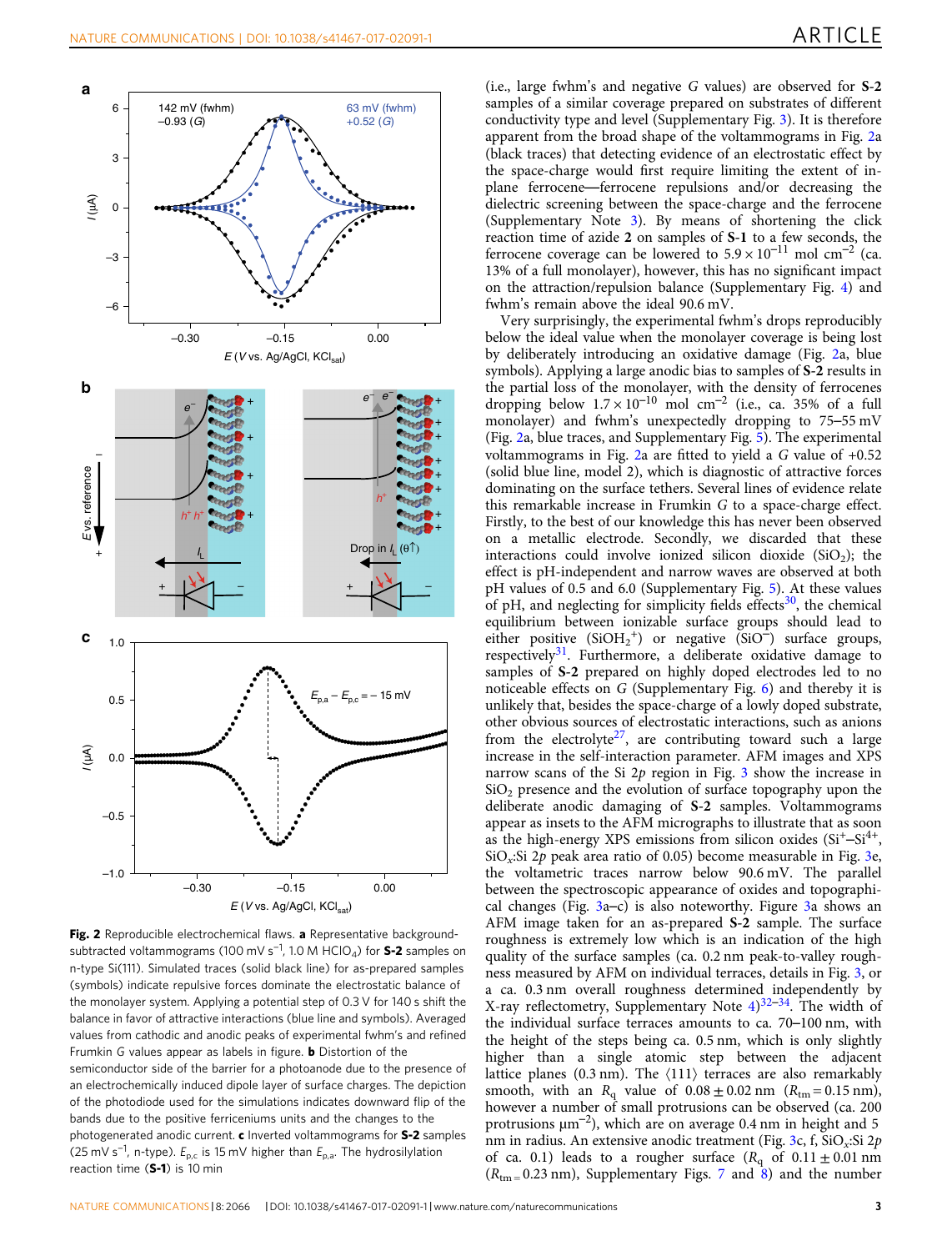<span id="page-3-0"></span>

Fig. 3 Anodic monolayer stripping. Tapping mode AFM images  $(2 \times 2 \mu m)$  and XPS Si 2p narrow scans for S-2 samples on Si(111). Cyclic voltammograms are shown as insets to the AFM images. Data for as-prepared samples are in a and  $d$ , and data after the short potential step (0.3 V, 1 min) that lead reproducibly to narrow voltammetric waves (ca. 60 mV fwhm) are in and **. Owing to the kinetic factors, the narrow waves are lost upon more extensive** oxidation of the electrodes (c, f). High-energy emissions from silicon oxides (Si<sup>+</sup>-Si<sup>4+</sup>) are evident in e and f, and the evolution of the SiO<sub>x</sub>:Si 2p peak area ratios appear as labels in the XPS panels. a Small protrusions are observed (222 protrusions µm<sup>-2</sup>, which are on average 0.4 nm in height and 5 nm in radius) over the staircase structure of the (111) surface ( $R_q$  of 0.08  $\pm$  0.02 nm ( $R_{\text{tm}} = 0.15$  nm) on the terraces and  $R_q = 0.20 \pm 0.15$  nm ( $R_{\text{tm}} = 0.63$  nm) over the whole area). The number of protrusions increases upon the anodic treatment (327 protrusions μm<sup>−2</sup> in **b** and 945 protrusions μm<sup>−2</sup> in **c**) and tracks XPS SiO<sup>x</sup> emissions. For clarity and comparison purposes all the AFM images are normalized to 1.4 nm. The scale bar is 500 nm

and size of protrusions increases (ca. 900 protrusions  $\mu$ m<sup>-2</sup>, 0.5 nm in height and 8 nm of radius). However, if the anodic treatment is milder (SiO<sub>x</sub>:Si 2p of ca. 0.05), just to suffice in narrowing peaks below  $90.6 \,\mathrm{mV}$  (inset to Fig. 3b), there are no measurable changes to surface  $R_q$  and  $R_{tm}$ , (Fig. 3b; Supplementary Fig. 7) but only an increase to the number of nanometer-sizes protrusions (ca. 300 protrusions  $\mu$ m<sup>-2</sup>, Fig. 3b; Supplementary Fig. 7). It has been suggested by Allongue and co-workers $32$  that the number of these rounded features is possibly related to silica islands that can be measured by AFM even when the XPS  $SiO_x$ emission is below the detection limit (Fig. 3a).

Inversion of peak potentials. As for the current-potential data shown in Fig. [2a](#page-2-0), the near-surface barrier of the electrode can be transiently lifted by illumination in the visible<sup>[28](#page-8-0), [35](#page-8-0)</sup>. Even a strong illumination will only minimize without nulling the semiconductor barrier, hence illumination—which is required to get a current output—may not totally compromise the semiconductor's ability to sense or exert electrostatic interactions on nearby molecules. Figure [2](#page-2-0)b shows the conventional energy-band representation that describes a plausible overall effect of an externally applied electric field and a dipole layer of surface charges on the semiconductor barrier. The convention is to draw energy-levels diagrams such that the energy of the system is lowered as electrons fall down toward the source of positive potential (i.e., drawn at the bottom of the diagram). The experimental observation of voltammetric fwhm's below 90.6 mV and a refined positive G indicates the presence of attractive forces on the positive ferricenium tethers, which can be conceptualized as electrons redistributing over the semiconductor side of the barrier. We should therefore analyze this hypothesis against its

most obvious consequence. According to the convention on energy-level diagrams, the higher the semiconductor side is raised by the static positive charges of the ferricenium ions, that is to say moving from the left to the right panel of Fig. [2](#page-2-0)b, the more (photo)electrons there would be at an energy above the top of the barrier (i.e., increasing reduction rates). At the same time, this distortion of the bands, induced by the presence of the dipole layer of surface charges, should lift the opposition current carried by holes (i.e., decreasing oxidation rates). The direct consequence would be a very intriguing inversion of peak positions (Supplementary Note 5), with the potential for the cathodic peak shifting anodic of the anodic maxima  $(E_{p,c} > E_{p,a})^{27}$ . The narrowing of the peaks below 90.6 mV and the inversion of the peak potentials are therefore the anticipated manifestation of the same electrostatic process. Interestingly, only narrow but not inverted peak potentials are observed consistently. In our lowly doped n-type system, S-2 samples systematically showed inverted peak potentials (5–55 mV, Fig. [2c](#page-2-0); Supplementary Fig. 9) only if the hydrosilylation reaction time to prepare S-1 samples was lowered from 2 h to either 10 or 2 min (Supplementary Figs. 9–11). Notably, short times for the passivation step also lead to the inversion and narrow waves, and with no requirements of an oxidative pretreatment, but the phenomena is however short-lived and does not allow for systematic changes to the voltage sweep rate and hence rigorous data modeling (Supplementary Fig. 9c). We speculate that a low coverage of diyne 1 molecules after a short 2 or 10 min reaction suffices to reduce the dielectric screening of the carbonaceous film (Supplementary Fig.  $12)^{36}$ , thereby allowing for inversion, but on the other hand the poor passivation leads to the growth of  $SiO<sub>2</sub>$  which masks the inversion by reducing the electron transfer kinetics (vide infra). It is in fact very plausible that the manifestation of peak potential inversion is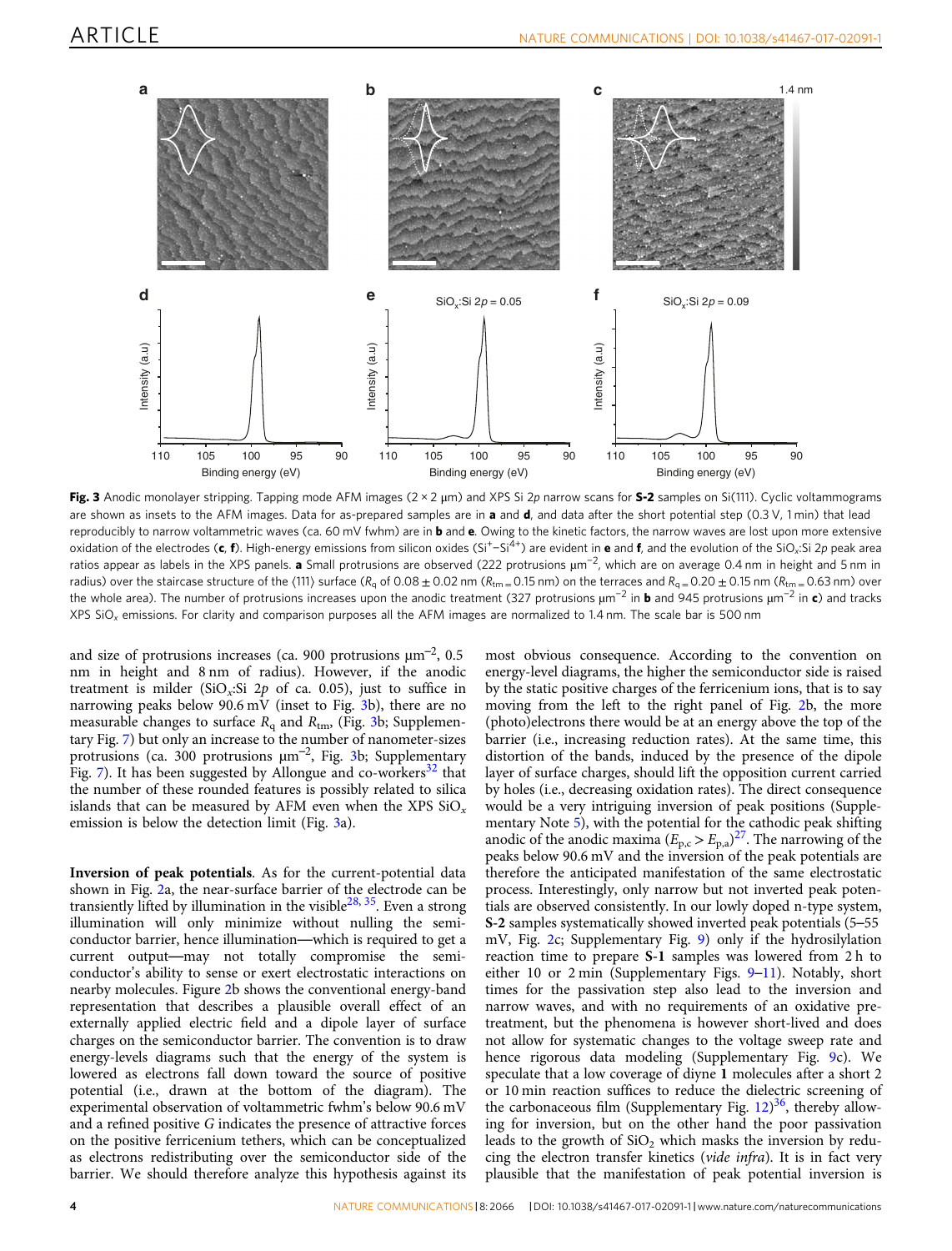

Fig. 4 Kinetic factors mask the inversion of peak potentials and the true peak dispersion. Simulated voltammograms (25 mV s<sup>−1</sup>) showing the masking of the system's electrostatic (i.e., diode and Frumkin effects) by slow kinetics. Curves are calculated using model 3 and by setting  $k_{\text{et}}$  to either 100 s<sup>-1</sup> (a) or 1 s<sup>-1</sup> (b). Frumkin G was + 0.5 and  $\theta$  is adjusted from 0.04 in the anodic segment to 1.95 in the cathodic one. This increase in  $\theta$ reflects the ca. 50-fold drop in the (photo)hole opposition current  $(I_L)$ generally required to fit experimental data. The y-axis current is expressed as  $\psi = (I/I_{p,rev}) \times (RT/(Q_F Fv))$ , with  $I_{p,rev}$  being the peak current obtained for a fast charge-transfer process (see Supplementary Note 6 and Supplementary Fig. 14 for details)

masked to some degree by kinetic factors, which forces a progressive peak-to-peak separation  $(E_{p,a} > E_{p,c})$ . To quantitatively reinforce this argument, we have developed a model of a system that assumes finite kinetics (Butler–Volmer), accounts for Frumkin's interactions of the surface tether and includes dynamic parameters describing diode effects for the potential and currents across the space-charge (model 3, Supplementary Note 6). Parameters for the diode element can be determined in the reversible region and can yield quantitative information on the magnitude of reverse saturation current and photocurrent. Changes to these two values, or more precisely how the value of  $\theta$ decreases in response to an increase in the surface concentration of positively charged ferricenium units is crucial to the understanding of the inversion effect, where  $\theta$  is given by Equation (1):

$$
\theta = I_{\text{peak}}/(I_{\text{L}} + I_0) \tag{1}
$$

where  $I_{\text{peak}}$  is the peak current height in the voltammograms,  $I_{\text{L}}$  is the diode photocurrent and  $I_0$  is the diode reverse saturation current, see Supplementary Fig. 13.

Simulations to illustrate how changes in  $\theta$  are reflected in the peak splitting when the kinetics of electron transfer is either fast or slow are shown in Fig. 4a and b, respectively. For fast kinetics  $(k<sub>et</sub>$  of 100 s<sup>-1</sup>) that is coupled to a Frumkin G of +0.5 our model predicts the inversion to be clearly evident in voltammograms if  $\theta$ increases from 0.04 in the anodic segment to 1.95 in the cathodic one. This change in  $\theta$  is the result of bands flattening to accommodate for the electrostatics in the system (Fig. [2b](#page-2-0)), it indicates a ca. 50-fold drop in the (photo)hole opposition current  $(I_L, \text{ model } 3)$ , and it manifests as inverted peak potentials (Fig. 4a). For the same G value and the same change in  $\theta$  but under a slower kinetics, for instance with  $k_{\text{et}}$  dropping to 1.0 s<sup>-1</sup>, the peak order would revert to an apparent normal situation (i.e.,  $E_{p,a}$  >  $E_{p,c}$ , Fig. 4b). The apparent  $k_{et}$  for the narrow blue trace in Fig. [2](#page-2-0)a is ca.  $80 s^{-1}$  (see also Supplementary Fig. 2), but upon more extensive oxidative damage of the sample (Fig. [3](#page-3-0)c, f; Supplementary Fig. 2), this value declines further towards the irreversible region ( $k_{et}$  = 17 s<sup>-1</sup>). At this point both experimental data and simulations (Supplementary Figs. 2, 14 and 15) indicate that the electrostatic pull between the space-charge and surfacebound molecules, which leads to narrow waves and inversion, is completely masked by kinetics. As a consequence of the positive charges on the surface tethers, bands in the semiconductor are distorted downward (Fig. [2](#page-2-0)b). Using the model 3 (Supplementary Note 6, finite kinetics limit), we have accounted for the inverted peak potentials in n-type S-2 samples and rationalized this as an electrostatics-induced decrease in the anodic photocurrent in the reverse scan (Fig. [2c](#page-2-0); Supplementary Figs. 9 and 13).

Electrostatic effects on diode and kinetic analysis. If our reasoning is correct, and electrostatics is indeed a major factor at play, it is thereby easy to see that a similar inversion effect  $(E_{p,c}$  $E_{p,a}$ ) would also hold for p-silicon photocathodes (Fig. [5a](#page-5-0),  $I_L$  here increases in the reverse scan, vide infra). The technical problem here is that the chemical system (i.e., S-2) we are using to sense the electrostatics of the solid/liquid interface has a relatively anodic formal potential, and it would therefore fall in the accumulation regime of a p-type electrode. To get around this problem we prepared control S-2 samples on thin films (ca. 4  $\mu$ m) of amorphous silicon (a-Si hereafter) that are grown on highly doped p-type substrates. The a-Si electrodes used in this study are near-intrinsic photoconductors, but the nature of the p-type back-contact forces the interface to act, to some degree, as a photocathode (Supplementary Fig. 16). Figure [5b](#page-5-0) and Supplementary Figs. 17 and 18 show cyclic voltammograms for S-2 samples on a-Si. It is apparent that on the a-Si surface the redox tether experiences analogous attractive electrostatic forces as observed for the n-type Si(111) samples. The interactions between charged ferricenium cations and the semiconductor side of the barrier (Fig. [5a](#page-5-0)) consistently leads to narrow waves and inverted peak potentials, but unlike the crystalline Si(111) system, the effect is already apparent in as-prepared samples (Fig. [5b](#page-5-0), black trace), it does not require a short anodic pulse (Fig. [2a](#page-2-0)) and it is long-lived (Supplementary Fig. 18). A rigorous explanation on these aspects—as why the manifestation of electrostatic is more pronounced and more robust in rough amorphous samples (Supplementary Fig. 19)—is beyond the scope of this work, but at this stage it is possible to speculate on a relationship between disorder in the film and kinetics factors<sup>[37](#page-8-0)</sup>. The electrochemical non-idealities (i.e., narrow and inverted waves) in a-Si samples are sustained over a prolonged analysis; hence, it is possible to apply model 3 (Supplementary Note 6) to its full extent. At voltage sweep rates of about 100 mV s−<sup>1</sup> we can observe a drift from the inverted region (Fig. [5b](#page-5-0), black traces, and Fig. [6\)](#page-5-0) to a normal region, where the shift caused by redox kinetics masks the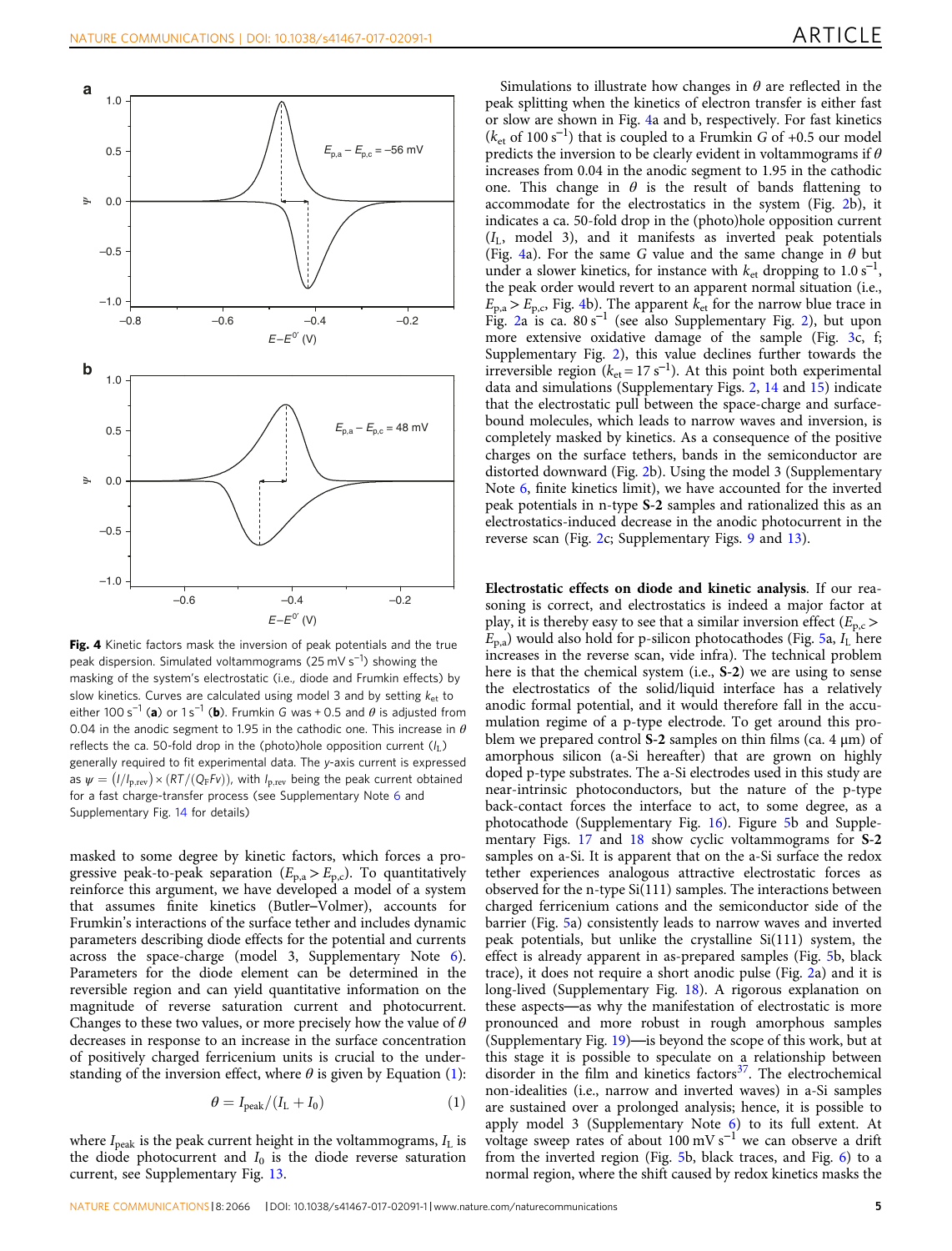<span id="page-5-0"></span>

Fig. 5 Validation of the model and its implications for the correct kinetic analysis of charge-transfer reactions at semiconductors. a Energy-level diagram depicting the distortion of the semiconductor side of the barrier for a-Si photocathodes due to electrochemically induced changes to surface charges. **b** Experimental (symbols) and simulated voltammograms (solid lines, model 3, Supplementary Note 6) for **S-2** samples over a wide range of voltage sweep rates (20-500 mV s<sup>-1</sup>). Simulation parameters are listed in Table 1

electrostatic effect (Fig. 5b, blue and red traces). In Fig. 6, we have tentatively marked two regions relative to the scan rate (R as short hand for reversible and NR for non-reversible, Supplementary Note 7) and it is clear that the reverse peak suffers the strongest influences of both diode and kinetics. In the a-Si system the photodiode element is expected to point towards the electrolyte and the photocurrent is cathodic (Fig. 5a; Supplementary Fig. 20).

Model 3 combines the effects of diode (through photocurrent and reverse saturation current) plus finite kinetics for the chargetransfer reaction at the monolayer side (through the corresponding rate constant and charge-transfer coefficient in the B–V formalism), and presence of interactions (through the Frumkin interaction parameters). The model appears therefore to be rather complex, but nonetheless the manifestation of the electrostatic effect remains simple to diagnose in terms of narrow and inverted waves. The parameters used to refine theoretical curves (Fig. 5b, solid lines) against experimental data (symbols) are given in Table 1. From the data in table it can be concluded that for small potential sweep rates (e.g.,  $20 \text{ mV s}^{-1}$ ), there is no significant perturbation caused by the redox kinetics on the electrostatic of the system. As a consequence of the electrostatics experienced by the space-charge of the electrode the photocurrent value for the reverse scan is one order of magnitude greater that in forward



Fig. 6 Kinetic regions for the voltammetry as a function of the scan rate. Evolution of the experimental peak potentials ( $E_{\text{peak}}$ , a) and currents ( $I_{\text{peak}}$ **b**) as a function of voltage sweep rate  $(\nu)$  in the cyclic voltammetry of S-2 samples on a-Si. Black and white symbols correspond to the anodic and cathodic data, respectively. Reversible (fast kinetics, R), and non-reversible (finite kinetics, NR) zones are qualitatively indicated in figure. Lines are a guide to the eye only

Table 1 Interaction parameters obtained from current-

potential curves in Fig. 5b

| Scan rate<br>$(mV s-1)$                                                                                                                                                                                                                                                                                                                               | Direct scan |     |        |     | Reverse scan |     |        |     |
|-------------------------------------------------------------------------------------------------------------------------------------------------------------------------------------------------------------------------------------------------------------------------------------------------------------------------------------------------------|-------------|-----|--------|-----|--------------|-----|--------|-----|
|                                                                                                                                                                                                                                                                                                                                                       | QF          | G   | s      |     | QF.          | G   | s      |     |
| 20                                                                                                                                                                                                                                                                                                                                                    | 6.9         | 1.0 | 0.15   | 0.2 | 6.1          | 1.0 | $-0.9$ | 0.2 |
| 100                                                                                                                                                                                                                                                                                                                                                   | 7.5         | 1.0 | $-0.2$ | 0.2 | 6.5          | 0.9 | $-0.8$ | 0.2 |
| 500                                                                                                                                                                                                                                                                                                                                                   | 6.7         | 1.2 | $-0.7$ | 0.1 | 6.7          | 0.8 | $-0.6$ | 0.2 |
| Refined parameters are $k_{\alpha t} = 80 s^{-1}$ , $\alpha = 0.5$ , $l_0 = 10^{-5}$ $\mu A$ , $l_1$ (direct scan) = 10 $\mu A$ , $l_1$ (reverse<br>scan) = 100 $\mu$ A. Q <sub>F</sub> is in $\mu$ C and defined as the product $FAT_T$ . The interaction parameters can be<br>calculated as $a_{or} = (y-G)/2$ , $a_r = (s+y)/2$ , $a_o = -(s-y)/2$ |             |     |        |     |              |     |        |     |

segment ( $I_L$  (reverse scan) =  $10 \times I_L$  (direct scan)), hence the inversion of the current peak on the potential. An increase in the voltage sweep rate,  $\nu$ , leads to a decrease of the effective rate constant  $(k_{et}v^{-1})$  and therefore to an enhancement of the influence of kinetics on the response, causing a shift of the direct/reverse curves towards more positive/negative potentials, respectively, which in turn masks the potential inversion.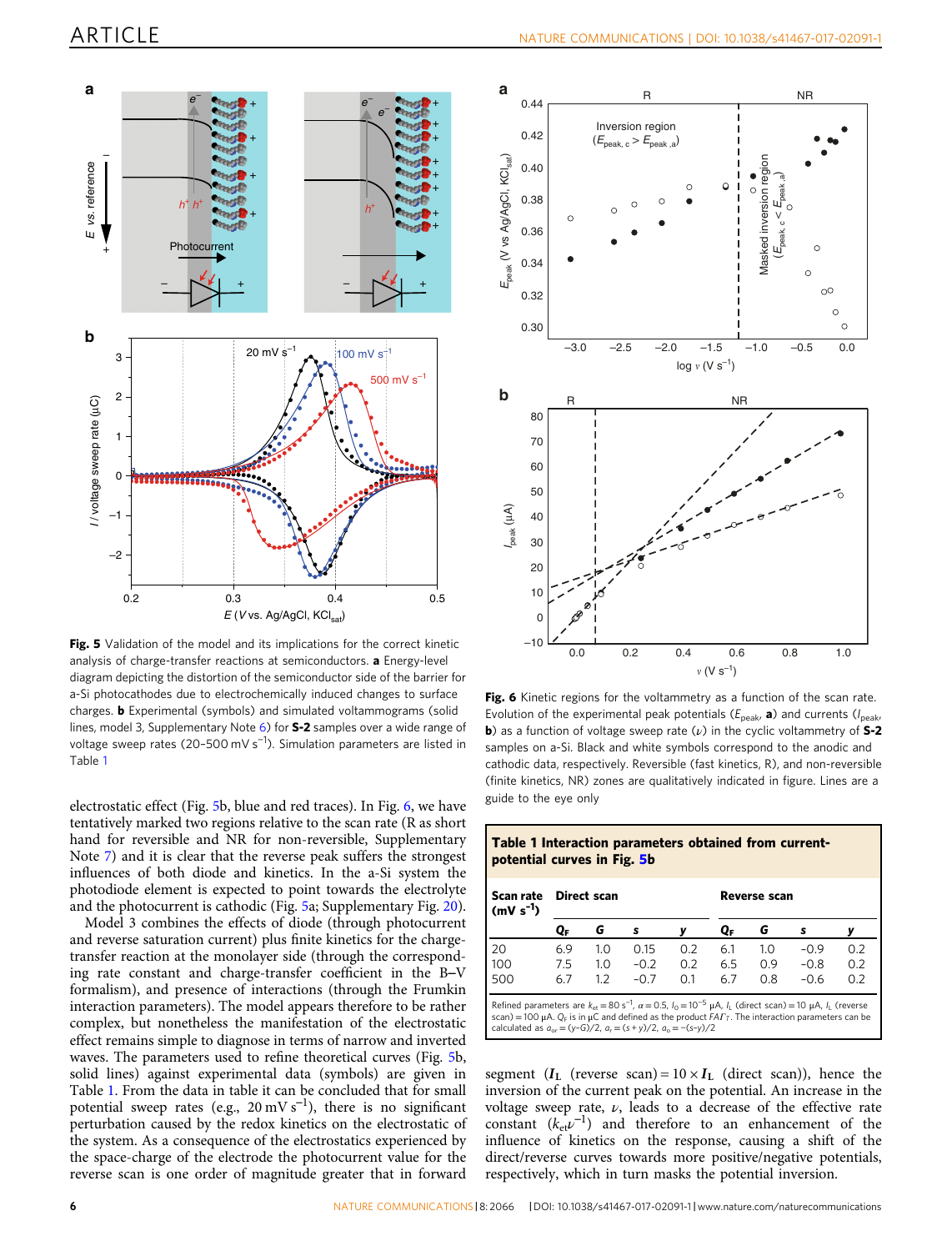Figure [6a](#page-5-0) and b (and Supplementary Fig. 21) are plots of the experimental peak potentials and currents values obtained over a broader range of voltage sweep rates. For small values of  $\nu$ , the peak potential inversion is obvious, and both the anodic and cathodic current maxima depend linearly on  $\nu$  (R region corresponding to a fast kinetics, with  $k_{et} = k_{et}/(Fv/RT) \ge 20$ . An increase in the voltage sweep rate leads to a progressive nearing of the direct and reverse curves arising from a kinetic distortion of the response for  $20 < \overline{k}_{et} < 5$  with  $E_{p,a} \approx E_{p,c}$  and loss of the linear relationship between peak currents and  $\nu$ . For higher scan rates,  $\overline{k}_{et}$  < 5 (NR region), kinetics dominate the response but it is noteworthy that to some extent diode effects are still present. Although peak currents show a linear dependence with  $\nu$ , the anodic and cathodic slopes are different and the reverse peak is much more affected than the forward one. This aspect is also reflected in the experimental fwhm's, which do not coincide with those predicted by considering kinetics only (Supplementary Fig. 15).

### **Discussion**

This study highlights the previously overlooked importance of the electrostatic interactions between a molecular layer and excess charges in the space-charge of a semiconductor electrode. We show how these interactions do manifest at a Si(111)/liquid electrolyte interface and under what circumstances they dominate dynamic currents to and from a surface tether. We demonstrate that electrochemical non-idealities cannot be overlooked and discarded as flaws (fwhm's < 90.6 mV and inverted peak potentials,  $E_{\text{peak cathodic}} > E_{\text{peak anodic}}$ . A model is developed to account for these observations based on the relative weight of diode currents, the balance between static attractions and repulsions, and kinetic factors for the electron transfer reaction. It expands on previous work devoted to account for molecular charges on the potential profile at metallic electrodes<sup>38</sup>, showing that the inclusion of dynamic changes to the local energy of bound molecules (i.e., changes to activation free energy of the reaction linked to the presence of intermolecular interactions as described by Frumkin isotherm) and dynamic changes to space-charge effects (i.e., changes to diode parameters) are crucial for a suitable description of semiconductor electrodes. It has immediate implications for the study of electrode kinetics at semiconductors and photoconductors since the electrostatics of the space-charge on surface-tethered molecules can either be prevented or enhanced at will by modifying, for instance, the dielectric of the surrounding environment, here exemplified by changes to the surface coverage of the organic monolayer upon electrochemical cleavage. The cautionary note is that the established kinetic models based on the analysis of peak positions in currentpotential traces must either be revised to take into account electrostatics, or the experimentalist must take precautions to limit this type of effects.

The models described are also intended to guide the development of the experimental platforms for the study of how charged groups or externally applied electric fields can influence chemical bonding and reactivity, an area that is beginning to attract sig-nificant interest in chemical catalysis<sup>[7](#page-7-0), [10](#page-7-0), [11](#page-7-0), [39](#page-8-0)–[41](#page-8-0)</sup>. This electro-static aspect of chemistry has been long suggested by<br>theoreticians, with models developed and refined by Shaik<sup>[42](#page-8-0)–[45](#page-8-0)</sup> and others<sup>[9](#page-7-0), [46](#page-8-0)</sup> starting from 1981, but until recently this has remained mainly a theoretical exercise<sup>7</sup>. Some progress has been made on insulators, where Kanan and co-workers have demonstrated the effect of static electricity on carbene reactions and epoxide rearrangements at insulators/electrolyte interfaces using elegant surface chemistry on insulating  $Al_2O_3$  films<sup>[47,](#page-8-0) [48](#page-8-0)</sup>. The use of an electrical insulator  $(Al_2O_3)$  blocks the flow of faradaic currents, and, at least in part $49$ , it removes complications from redox side reactions. There are however two caveats with insulators. Firstly, insulators can indeed gain excess surface charging $30$ ,  $50$ , but in a material that by its very nature does not conduct electricity it is hard to define, control and measure these effects systematically. These tasks can also be further complicated by surface ionization and adventitious adsorption reactions<sup>51</sup>. Secondly, and most importantly, the use of an insulator compromises a priori the exploration of electrostatic effects over chemical processes that involve a mixed sequence of redox and non-redox steps<sup>52</sup>, or the possible use of redox switches<sup>53, [54](#page-8-0)</sup> together with external electric fields $55$  to control plasmonic resonances $56$ . A key example of the former case, still awaiting an experimental scrutiny, is cytochrome P450. Intriguing theoretical predictions by Shaik suggest an external oriented field could be used to promote both the non-redox gating as well as the two reduction steps in the cycle of P450; overall increasing at will the enzyme's efficiency<sup>52</sup>. The experimental insights reported in this paper will help to decouple the electrostatic from the dynamic electrochemical process; most importantly allowing one to detect the presence of residual static charges while redox currents are allowed to flow.

## Methods

Chemicals and materials. Unless stated otherwise all chemicals were of analytical grade and used as received. Hydrogen peroxide (30 wt% in water), sulfuric acid (Puranal<sup>TM</sup>, 95–97%), ammonium fluoride (Puranal<sup>TM</sup>, 40 wt% in water), ammonium sulfite monohydrate  $((NH<sub>4</sub>)<sub>2</sub>SO<sub>3</sub>, 92%)$ , and 1,8-nonadiyne  $(1, 98%)$ used in wafers cleaning, etching, and silicon modification procedures were obtained from Sigma-Aldrich. Redistilled solvents and Milli-Q water (>18 MΩ cm) were used for substrate cleaning, surface modification procedures, and to prepare electrolytic solutions. Azidomethylferrocene (2) was prepared from (hydroxymethyl) ferrocene through published methods<sup>26</sup>. Prime grade 111-oriented ( $\langle 111 \rangle \pm 0.5^{\circ}$ ) silicon wafers were obtained from Siltronix, S.A.S. (Archamps, France). The wafers were polished on one side only, were 180–220 μm in thickness and were either ntype (phosphorous) or p-type (boron) doped. Two different grades of phosphorous doping were used, with the resistivity specified by the manufacturer being either 7–13  $\Omega$  cm (hereafter referred to as lowly doped Si(111)), or 0.003–0.007  $\Omega$  cm (referred to as highly doped). Boron-doped samples were 500 µm thick, 0.03–0.07 Ω cm, and were referred to as highly doped p-Si. Amorphous hydrogenated silicon films were  $\sim$ 4  $\mu$ m in thickness and 4.2 nm in roughness (see Supplementary Fig. 19) and were prepared by decomposition over a hydrogenated p-type silicon substrate (boron-doped, 100-oriented,  $(\langle 100 \rangle \pm 0.5^{\circ})$ , 0.001–0.003  $\Omega$  cm resistivity) of silane gas (SiH4) in an AC plasma (13.56 MHz, 300 W). The amorphous samples are referred to as a-Si.

**Electrode preparation**. Silicon samples were mechanically cut into  $\sim$ 1 cm<sup>2</sup> pieces, cleaned under a stream of nitrogen gas, rinsed several times with small portions of dichloromethane and water, cleaned in hot Piranha solution for 20 min (100 °C, a 3:1 (v/v) mixture of concentrated sulfuric acid to 30% hydrogen peroxide), rinsed thoroughly with water and immediately etched with an argon-saturated 40% aqueous ammonium fluoride solution for 10–12 min under an argon atmosphere. The etching bath was added with a small amount (ca. 5 mg) of ammonium sulfite. The freshly etched samples were washed sequentially with water and dichloromethane and blown dry in argon before the dropping of a small deoxygenated sample of diyne 1 (ca. 50 μl) on the wafer. The liquid sample was contacted with a quartz slide to limit evaporation, rapidly transferred to an air-tight and light-proof reaction chamber, and kept under positive argon pressure. A collimated LED source ( $\lambda$  = 365 nm, nominal power output >190 mW, Thorlabs part M365L2 coupled to a SM1P25-A collimator adapter) was fixed over the sample at a distance of ca. 10 cm. After illumination for a 2 h period (unless stated otherwise, see Supplementary Figs. 9, 10 and 12) the acetylene-functionalized samples (S-1, Fig. [1](#page-1-0)) were removed from the reaction chamber, rinsed several times with dichloromethane and rested in a sealed vial under dichloromethane at 4 °C for 8 h. The acetylene-terminated samples (S-1) were then rinsed several times with small amounts of 2-propanol and transferred to a reaction tube containing (i) the ferrocene molecule (2, 0.5 mM, 2-propanol/water, 1:1), copper(II) sulfate pentahydrate (20 mol % relative to 2) and sodium ascorbate (ca. 100 mol % relative to 2). Unless stated otherwise (see Supplementary Fig. 4), the click copper-catalyzed alkyne–azide cycloaddition reaction (CuAAC<sup>[57](#page-8-0)</sup> in short hand) was carried out in the dark, at room temperature under air and stopped by removing the ferrocenefunctionalized samples (S-2) from the tube after a reaction time of 30 min. Samples (S-2) were rinsed sequentially with copious amounts of 2-propanol, water, 0.5 M aqueous hydrochloric acid, water, 2-propanol, dichloromethane, and blown dry under nitrogen before being analyzed.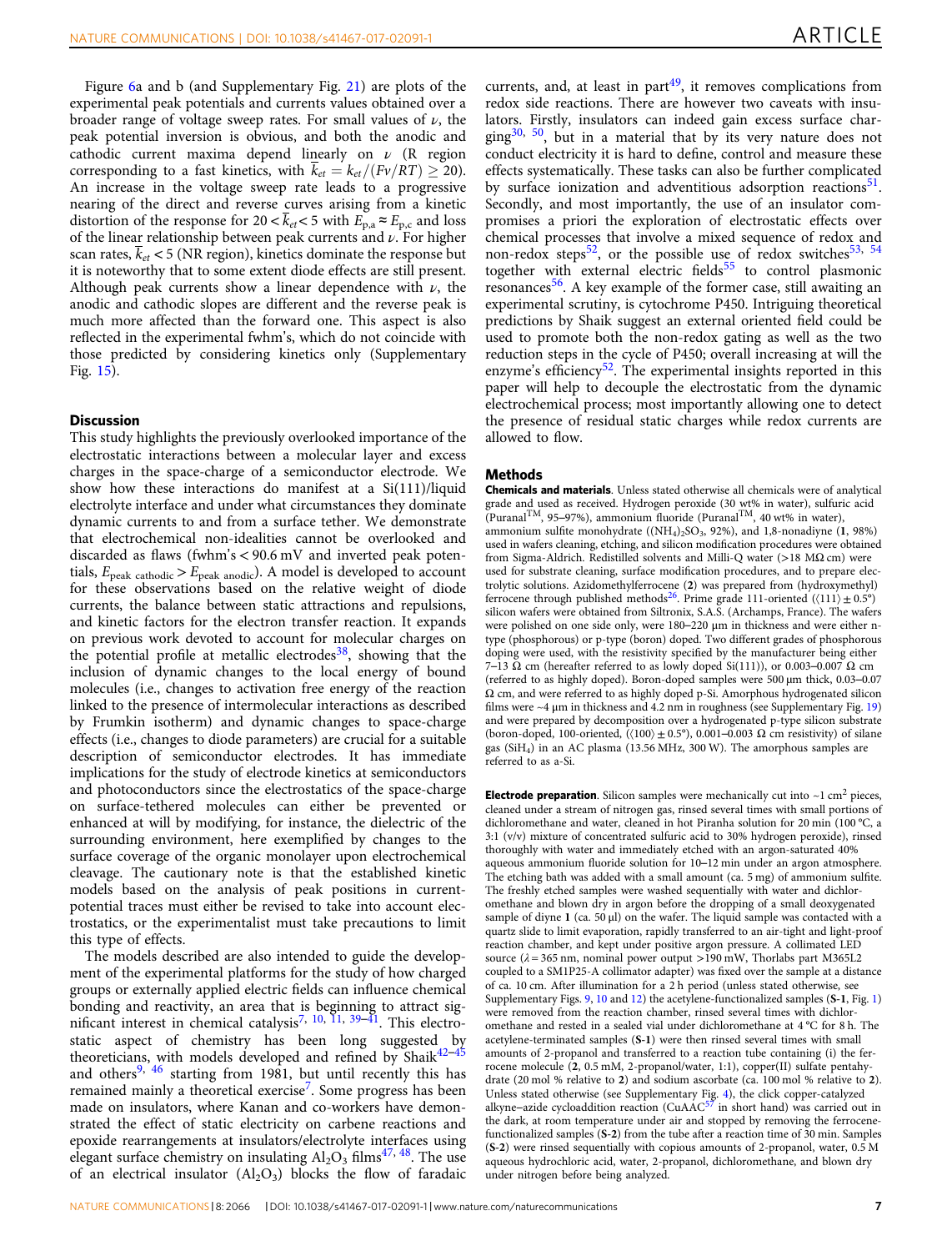<span id="page-7-0"></span>Surface characterization. X-ray photoelectron spectroscopy. X-ray photoelectron spectroscopy measurements were performed on a Kratos Axis Ultra DLD spectrometer using a monochromatic Al-Kα (1486.6 eV) irradiation source operating at 150 W. Spectra of Si 2p (90–110 eV), C 1s (277–300 eV), N 1s (390–410 eV), and Fe 2p (690–740 eV) were taken in normal emission at or below  $7 \times 10^{-9}$  Torr. Data files were processed using CasaXPS© software and the reported XPS energies are binding energies expressed in eV. After background subtraction (Shirley), spectra were fitted with Voigt functions. To correct for energy shifts caused by adventitious charging all peak energies were corrected with a rigid shift to bring the C 1s emission to 285.0 eV. See Supplementary Methods for a detailed analysis of the XPS measurements.

Atomic force microscopy. Surface topography was imaged with a Bruker Dimension atomic force microscope. All images were obtained in air at room temperature and using silicon nitride cantilevers (TESPA-Bruker AFM probes, with spring constant of 20 N m<sup>-1</sup>). The scan area was set to between  $3 \times 3$  and  $2 \times 2$ µm with a resolution of 512 points/line. The surface roughness was determined using Bruker's Nanoscope Software by measuring the average root mean square,  $R_{\rm q}$ , deviation in height of at least five areas on each sample. Values of peak-tovalley roughness,  $R_{\text{tm}}$  are also reported. The 95% confidence limit of the mean  $(x)$ on the  $R_q$  is reported as  $x \pm t_{n-1} s/n^{1/258}$ , where  $t_{n-1}$  depends on the number of repeats and was varied between 2.78 and 2.26, s is the standard deviation, and n is the number of measurements (n was between 5 and 10).

Specular X-ray reflectometry. Specular X-ray reflectometry was measured under ambient conditions at the solid—air interface using a Panalytical X'Pert Pro X-ray reflectometer. The X-ray beam was focused and collimated using a Göbel mirror and a 0.1 mm wide pre-sample slit. Specular reflectometry (angle of incidence = angle of reflection) was collected at glancing angles with an incident angle range of 0.05° to 5.00° using a step size of 0.01°. The counting time for each step was 7 s. The data were reduced by normalizing the raw data so that the critical edge was unity and was presented as reflectivity  $($  = reflected intensity/incident intensity) vs. momentum transfer (Q) which is equal to  $4\pi \sin\theta/\lambda$ , where  $\theta$  is the angle of incidence and  $\lambda$  is the X-ray wavelength (1.54 Å). Structural parameters for the monolayer were refined in MOTOFIT reflectometry analysis software<sup>59</sup>.

Electrochemical characterization. Electrochemical experiments were performed in a single-compartment, three-electrode PTFE cell with the modified silicon surface (S-2) as the working electrode, a platinum mesh as the counter and a silver/ silver chloride in saturated potassium chloride as the reference electrode. All potentials are reported vs. the reference electrode. All aqueous solutions for electrochemical experiments contained 1.0 M of either  $NaClO<sub>4</sub>$  or  $HClO<sub>4</sub>$  (with a pH of 6.0 and 0.5, respectively). The surface coverage,  $\Gamma$ , expressed in mol cm<sup>-2</sup>, was calculated from the faradaic charge taken as the background-subtracted integrated current from the anodic scan of the voltammograms. Unless specified otherwise, all electrochemical experiments were performed in air at room temperature (22  $\pm$  2  $^{\circ}$ C) under the illumination provided by a collimated 625 nm LED source (nominal power output > 770 mW, Thorlabs part M625L3, coupled to a SM1P25-A collimator adapter). The incident light was pointed on the top-side (i.e., electrolyte side) of the working electrode. Ambient light was used for the highly doped n-type and for p-type samples. A rectilinear cross-sectional Viton gasket defined the geometric area of the working electrode to 0.28 cm<sup>2</sup>. Ohmic contact to the working electrode was ensured by gently grinding with emery paper a thin layer of gallium-indium eutectic over the back side of the wafer. A copper plate was pressed against the eutectic. Electrochemical measurements were performed using a CHI650D electrochemical workstation (CH Instruments, Austin, TX). The 95% confidence limit of the mean of experimentally determined quantities, such as  $\Gamma$  and fwhm's is reported as  $t_{n-1}$ sn<sup>-(1/2)</sup>, where  $t_{n-1}$  was varied between 4.30 and 2.45, and *n* was between 3 and 7.

Simulation methods. The experimental cyclic voltammograms of S-2 samples showed non-idealities that were explained by comparison of the data against simulated current-potential responses. Three simulation models were used in this work. These are described only briefly below, and in more detail in the Supple-mentary Notes 1, 2 and 6. The simulations for models 1 and 2 were based on published works<sup>17, 18, [55,](#page-8-0) [60,](#page-8-0) [61](#page-8-0)</sup> and were written and performed in MATLAB®. Model 3 accounts for finite kinetics and for the presence of attractive and repulsive electrostatic forces on space-charge diode and it was programmed in Mathcad® 14.0. Model 1—The Langmuir model for a single charge-transfer (Supplementary Note 1)<sup>61</sup>. This model describes the voltammetric responses for electroactive surface adsorbed molecules on metallic electrodes when either fast or finite kinetics (Supplementary Note 1 and 2, respectively). Model 2—The interaction model for a single charge-transfer (Supplementary Note 2). The model includes parameters describing interactions between the adsorbed molecules, which are reflected in changes to fwhm's values and peak positions (Supplementary Fig. 22). Model 3— The diode model with Frumkin interactions (Supplementary Note 6). We developed a phenomenological model to accommodate for electrostatic forces involving electroactive molecules, space-charge diode effects and fast or finite kinetics (Butler–Volmer treatment, B–V in short hand notation, Supplementary Fig. 14). We note that in this work the schematics on band-diagrams and diode elements (space-charge) are drawn with the arrows showing the flow of electrons (IUPAC

convention). Tilting of the energy-level diagram downward toward the positive end of the crystal/electrolyte system is neglected for clarity.

Code availability. Scripts are available from the authors upon request.

Data availability. The data supporting the findings of this study are available from the corresponding authors upon request.

Received: 12 February 2017 Accepted: 6 November 2017

#### **References**

- 1. Ball, P. Material witness: silicon still supreme. Nat. Mater. 4, 119–119 (2005).
- 2. Zhang, Z. & Yates, J. T. Band bending in semiconductors: chemical and physical consequences at surfaces and interfaces. Chem. Rev. 112, 5520–5551
- $(2012)$ 3. Aragonès, A. C. et al. Single-molecule electrical contacts on silicon electrodes under ambient conditions. Nat. Commun. 8, 15056 (2017).
- 4. Vilan, A. & Cahen, D. Chemical modification of semiconductor surfaces for molecular electronics. Chem. Rev. 117, 4624–4666 (2017).
- 5. Fabre, B. Functionalization of oxide-free silicon surfaces with redox-active assemblies. Chem. Rev. 116, 4808–4849 (2016).
- 6. Vilan, A., Aswal, D. & Cahen, D. Large-area, ensemble molecular electronics: motivation and challenges. Chem. Rev. 117, 4248–4286 (2017).
- 7. Shaik, S. S., Mandal, D. & Ramanan, R. Oriented electric fields as future smart reagents in chemistry. Nat. Chem. 8, 1091–1098 (2016).
- 8. Shaik, S. S., de Visser, S. P. & Kumar, D. External electric field will control the selectivity of enzymatic-like bond activations. J. Am. Chem. Soc. 126, 11746–11749 (2004).
- 9. Sola, M., Lledos, A., Duran, M., Bertran, J. & Abboud, J. L. M. Analysis of solvent effects on the Menshutkin reaction. J. Am. Chem. Soc. 113, 2873–2879 (1991).
- 10. Aragonès, A. C. et al. Electrostatic catalysis of a Diels–Alder reaction. Nature 531, 88–91 (2016).
- 11. Geng, C. et al. Electrostatic and charge-induced methane activation by a concerted double C–H bond insertion. J. Am. Chem. Soc. 139, 1684–1689 (2017).
- 12. Chen, X. et al. Molecular diodes with rectification ratios exceeding  $10^5$  driven by electrostatic interactions. Nat. Nanotechnol. 12, 797-803 (2017)
- 13. Capozzi, B. et al. Single-molecule diodes with high rectification ratios through environmental control. Nat. Nanotechnol. 10, 522–527 (2015).
- 14. Heinze, J. Cyclic voltammetry—"electrochemical spectroscopy". Angew. Chem. Int. Ed. 23, 831–847 (1984).
- 15. Toledano, T. et al. Controlling space charge of oxide-free Si by in situ modification of dipolar alkyl monolayers. J. Phys. Chem. C 116, 11434–11443 (2012).
- 16. Salomon, A., Böcking, T., Gooding, J. J. & Cahen, D. How important is the interfacial chemical bond for electron transport through alkyl chain monolayers? Nano Lett. 6, 2873–2876 (2006).
- 17. Laviron, E. Surface linear potential sweep voltammetry: equation of the peaks for a reversible reaction when interactions between the adsorbed molecules are taken into account. J. Electroanal. Chem. Interf. Electrochem. 52, 395–402 (1974).
- 18. Laviron, E. & Roullier, L. General expression of the linear potential sweep voltammogram for a surface redox reaction with interactions between the adsorbed molecules. J. Electroanal. Chem. Interf. Electrochem. 115, 65–74 (1980).
- 19. Santangelo, P. G., Miskelly, G. M. & Lewis, N. S. Cyclic voltammetry at semiconductor photoelectrodes. 1. Ideal surface-attached redox couples with ideal semiconductor behavior. J. Phys. Chem. 92, 6359-6367 (1988).
- 20. Calvente, J. J. & Andreu, R. Intermolecular interactions in electroactive thiol monolayers probed by linear scan voltammetry. Curr. Opin. Electrochem. 1, 22–26 (2017).
- 21. Benzer, S. High inverse voltage germanium rectifiers. J. Appl. Phys. 20, 804–815  $(1949)$
- 22. Ciampi, S., James, M., Le Saux, G., Gaus, K. & Gooding, J. J. Electrochemical "switching" of Si(100) modular assemblies. J. Am. Chem. Soc. 134, 844–847 (2012).
- 23. Ciampi, S. et al. Functionalization of acetylene-terminated monolayers on Si (100) surfaces: a click chemistry approach. Langmuir 23, 9320–9329 (2007).
- 24. Ciampi, S., Harper, J. B. & Gooding, J. J. Wet chemical routes to the assembly of organic monolayers on silicon surfaces via the formation of Si-C bonds: surface preparation, passivation and functionalization. Chem. Soc. Rev. 39, 2158–2183 (2010).